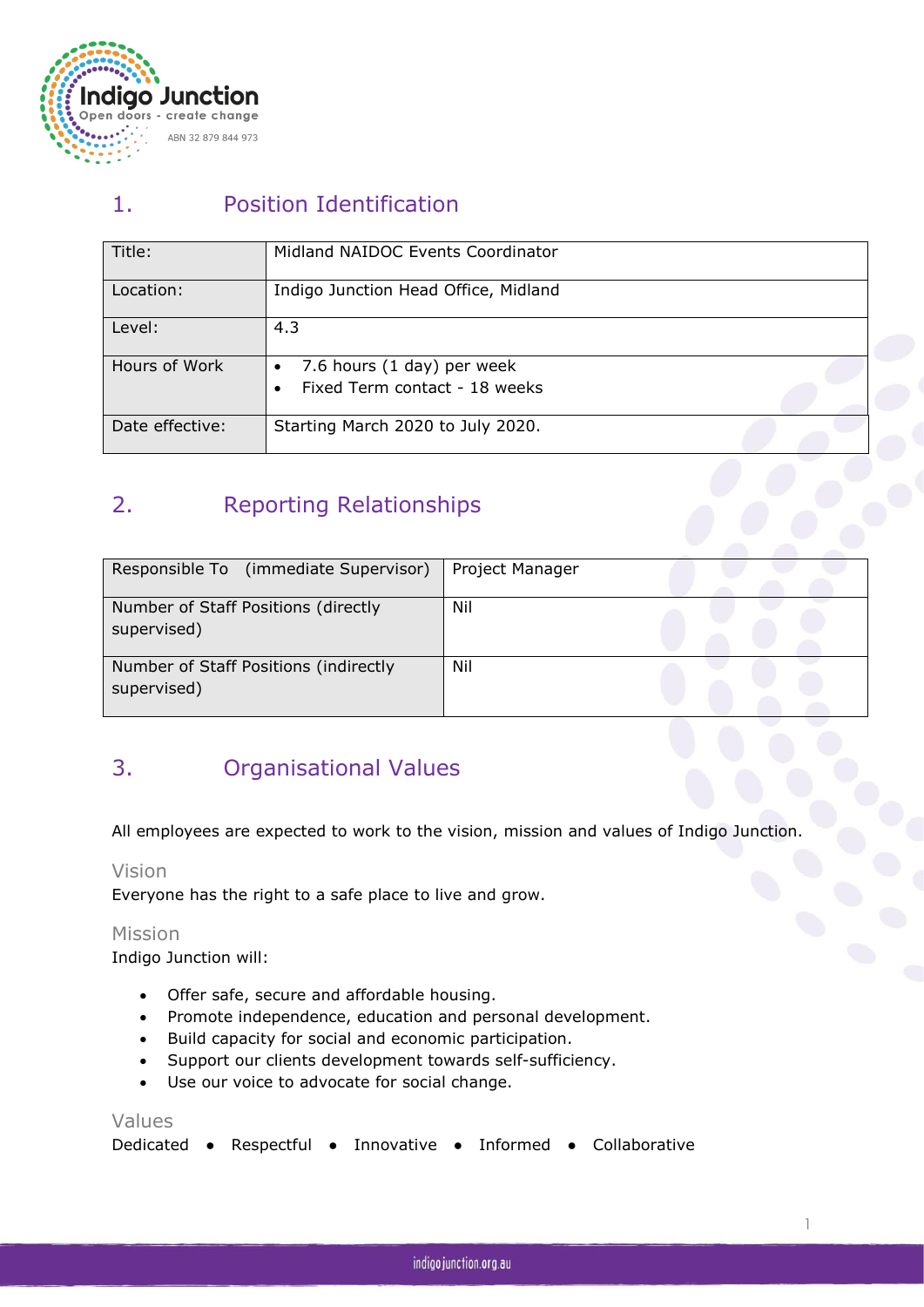

### 4. The key objectives of this position are:

- Coordinate and implement the Midland NAIDOC Event including but not limited to booking of venue, logistical support, booking of entertainers, stall holders liaison, performing bump in and bump out at all event, managing the event on the day.
- Work closely with the Midland NAIDOC Cultural Committee to receive local cultural advice and decisions.
- Chair the Midland NAIDOC Working Group and coordinate all activities.
- Manage the Midland NAIDOC Facebook page.
- Assist with marketing the event.

### 5. The key duties and responsibilities of this position are:

- Liaison with Artists and Performers and securing verbal and written agreements for booking them to perform on the day.
- Development of letters of agreements for all artists engaged.
- Ensure the Event is implemented in keeping with the 2020 Theme*.*
- Manage and monitor the NAIDOC Midland Facebook page for the event in consultation with the Midland NAIDOC Working Committee.
- Identify appropriate prizes, awards and competitions in consultation with Midland NAIDOC Cultural Committee and Midland NAIDOC Working Group.
- Organise a photographer for the event.
- Chair (or delegate) all meetings of the Midland NAIDOC Working Group.
- Attend all meetings of the Midland NAIDOC Cultural Committee and report decisions back to the Midland NAIDOC Working Group.
- Assist the Project Manager to manage the Midland NAIDOC budget, ensuring that all payment allocations to and from Musicians, Bands, Artists, stall holders, resources and materials, providers of equipment and other activities required for the event are sufficient for the event.
- Liaise with our Accounts team to ensure all organisations are invoiced, as required, for donations of funding towards the event.
- Registration of Event on NAIDOC Events website and local government authorities including City of Swan and Police.
- Apply for licensing of music for event via the Australasian Performing Right Association (APRA).
- Ensuring all legal and risk management responsibilities are covered including security, safety and emergency procedures.
- Application for the use of NAIDOC Week logos if required.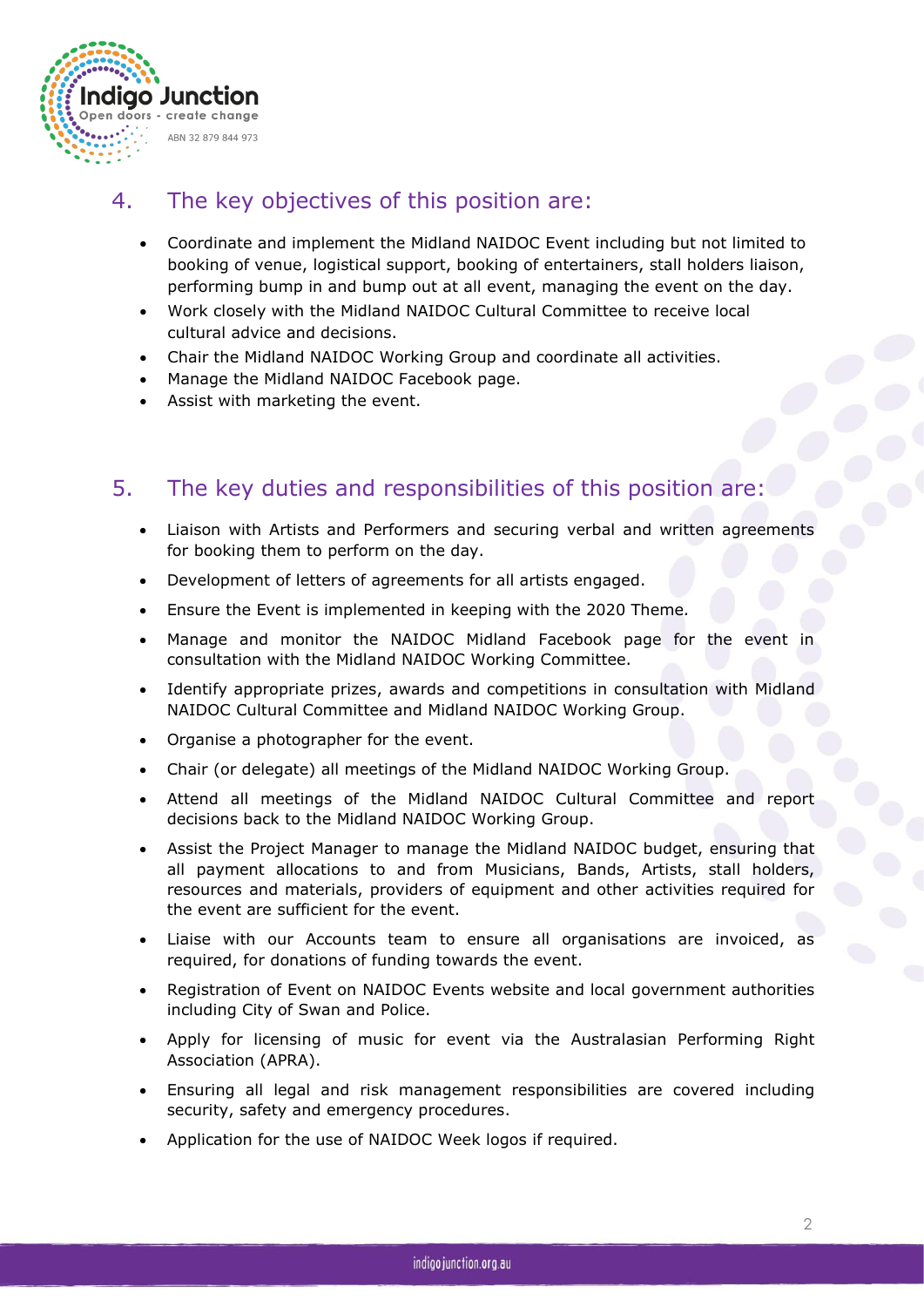

- Assist Project Manager with the provision of overall insurance including pubic liability and other insurances related to volunteers, sub-contractors and event management.
- Booking and liaison with stall holders and ensure, in collation with committees, that activities are culturally appropriate for the Event.
- Coordinate surveys to seek feedback on the event.
- Take, maintain and distribute (or delegate) Midland NAIDOC Working Group and Midland NAIDOC Cultural Committee meetings minutes and agendas.
- Develop, distribute and coordinate nomination forms for Midland NAIDOC Awards.
- Organise prizes, competition and awards in consultation with Committees.
- Collate a post-event report summarising tasks and outcomes in roles undertaken in the production of this event.
- The overall event management of the event alongside other members of the Midland NAIDOC Working Group and Midland NAIDOC Cultural Committee.
- Assist the Project Manager in the design of Marketing and branding in consultation with the Midland NAIDOC Committee as required.
- Ensure, wherever possible, Aboriginal and local organisations and individuals are engaged as sub-contractors and performers forthe event, as well as members of the Committees.
- Promotion of Event via word of mouth, brochures, school newsletters, flyers in local supermarkets and on Facebook.
- Share all information with the Project Manager to ensure they are across all details of the event. Information shall be shared via regular face to face meetings, email and telephone conversations.
- Ensure value for money with the engagement of all activities and resources for the event.
- Coordinate (or delegate) volunteer management.

### 6. Selection Criteria:

#### The skills, experience, qualifications and attributes needed to do this job

| A tertiary qualification in events management or similar area<br>and at least 3 years appropriate experience; or demonstrated<br>equivalent. | a) Qualifications and/or training and/or licences | Essential | Desirable |
|----------------------------------------------------------------------------------------------------------------------------------------------|---------------------------------------------------|-----------|-----------|
|                                                                                                                                              |                                                   |           |           |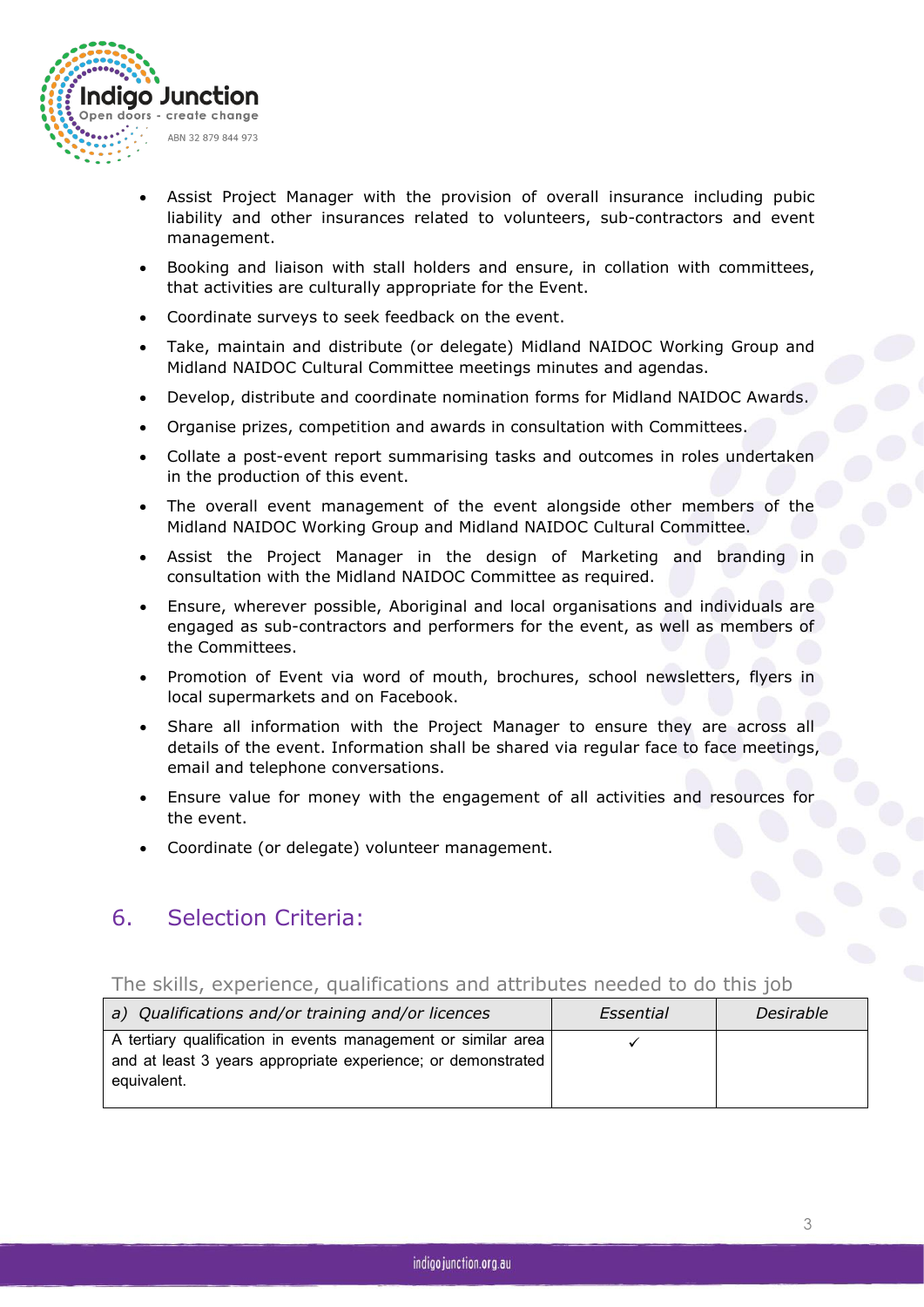

| b) Experience and knowledge                                                                                                                                                                                             | <b>Essential</b> | Desirable |
|-------------------------------------------------------------------------------------------------------------------------------------------------------------------------------------------------------------------------|------------------|-----------|
| Effective communication and writing skills                                                                                                                                                                              |                  |           |
| Deliver end-to-end events from concept phase to<br>implementation                                                                                                                                                       |                  |           |
| Experience working with budgets                                                                                                                                                                                         |                  |           |
| Event management including but not limited to bump-in, bump-<br>out, deliveries, set-up, staff and volunteer briefings and<br>supervision, supplier coordination, client / stall holder relations,<br>guest management. |                  |           |
| Cultural competency and experience working with people from<br>diverse backgrounds.                                                                                                                                     |                  |           |
|                                                                                                                                                                                                                         |                  |           |

| c) Skills and attributes                                                  | Essential | Desirable |
|---------------------------------------------------------------------------|-----------|-----------|
| High level of interpersonal skills.                                       |           |           |
| High level communication skills, both written and oral.                   |           |           |
| High level negotiation and advocacy skills.                               |           |           |
| High level self-management, time management and<br>organisational skills. |           |           |
| Computing skills in word processing, spreadsheets and data-<br>base.      |           |           |
|                                                                           |           |           |

| d) Training and/or licences and/or clearances | Essential | Desirable |  |
|-----------------------------------------------|-----------|-----------|--|
| Current 'C' class driver's licence.           |           |           |  |
| <b>Current National Police Clearance.</b>     |           |           |  |
| Working with Children Clearance.              |           |           |  |